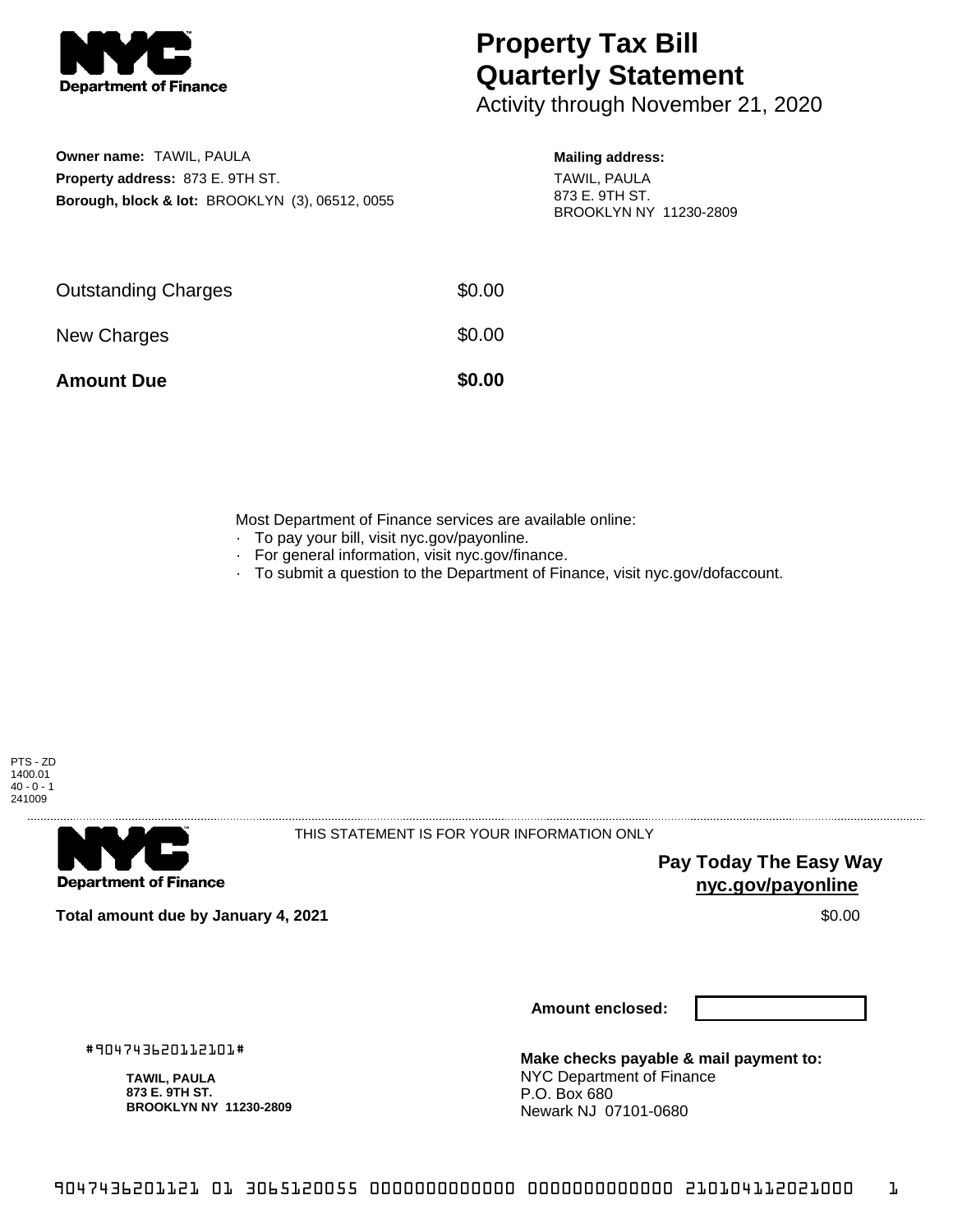

| <b>Previous Charges</b>                                             |                      | Amount<br>\$0.00 |                                |
|---------------------------------------------------------------------|----------------------|------------------|--------------------------------|
| Total previous charges including interest and payments              |                      |                  |                                |
| <b>Current Charges</b>                                              | <b>Activity Date</b> | <b>Due Date</b>  | Amount                         |
| Finance-Property Tax<br><b>Adopted Tax Rate</b><br>Payment Adjusted | 01/01/2021           | 01/01/2021       | \$0.00<br>$$-18.78$<br>\$18.78 |
| <b>Total current charges</b>                                        |                      |                  | \$0.00                         |
| <b>Tax Year Charges Remaining</b>                                   | <b>Activity Date</b> | <b>Due Date</b>  | Amount                         |
| Finance-Property Tax<br><b>Adopted Tax Rate</b>                     |                      | 04/01/2021       | \$0.00<br>$$-18.78$            |
| <b>Early Payment Discount</b><br>Payment Adjusted                   | 01/01/2021           | 04/01/2021       | \$0.19<br>\$18.59              |
| Total tax year charges remaining                                    |                      |                  | \$0.00                         |
| <b>Overpayments/Credits</b>                                         | <b>Activity Date</b> | <b>Due Date</b>  | Amount                         |
| <b>Credit Balance</b>                                               |                      | 07/01/2020       | $$-37.37$                      |
| Total overpayments/credits remaining on account                     |                      |                  | \$37.37                        |

You must apply for a refund or a transfer of credits resulting from overpayments within six years of the date of **the overpayment or credit. Please note that overpayments and credits are automatically applied to unpaid taxes.**

## **Home banking payment instructions:**

- 1. **Log** into your bank or online bill pay website.
- 2. **Add** the new payee: NYC DOF Property Tax. Enter your account number, which is your boro, block and lot, as it appears here: 3-06512-0055 . You may also need to enter the address for the Department of Finance. The address is P.O. Box 680, Newark NJ 07101-0680.
- 3. **Schedule** your online payment using your checking or savings account.

## **Did Your Mailing Address Change?** If so, please visit us at **nyc.gov/changemailingaddress** or call **311.**

When you provide a check as payment, you authorize us either to use information from your check to make a one-time electronic fund transfer from your account or to process the payment as a check transaction.